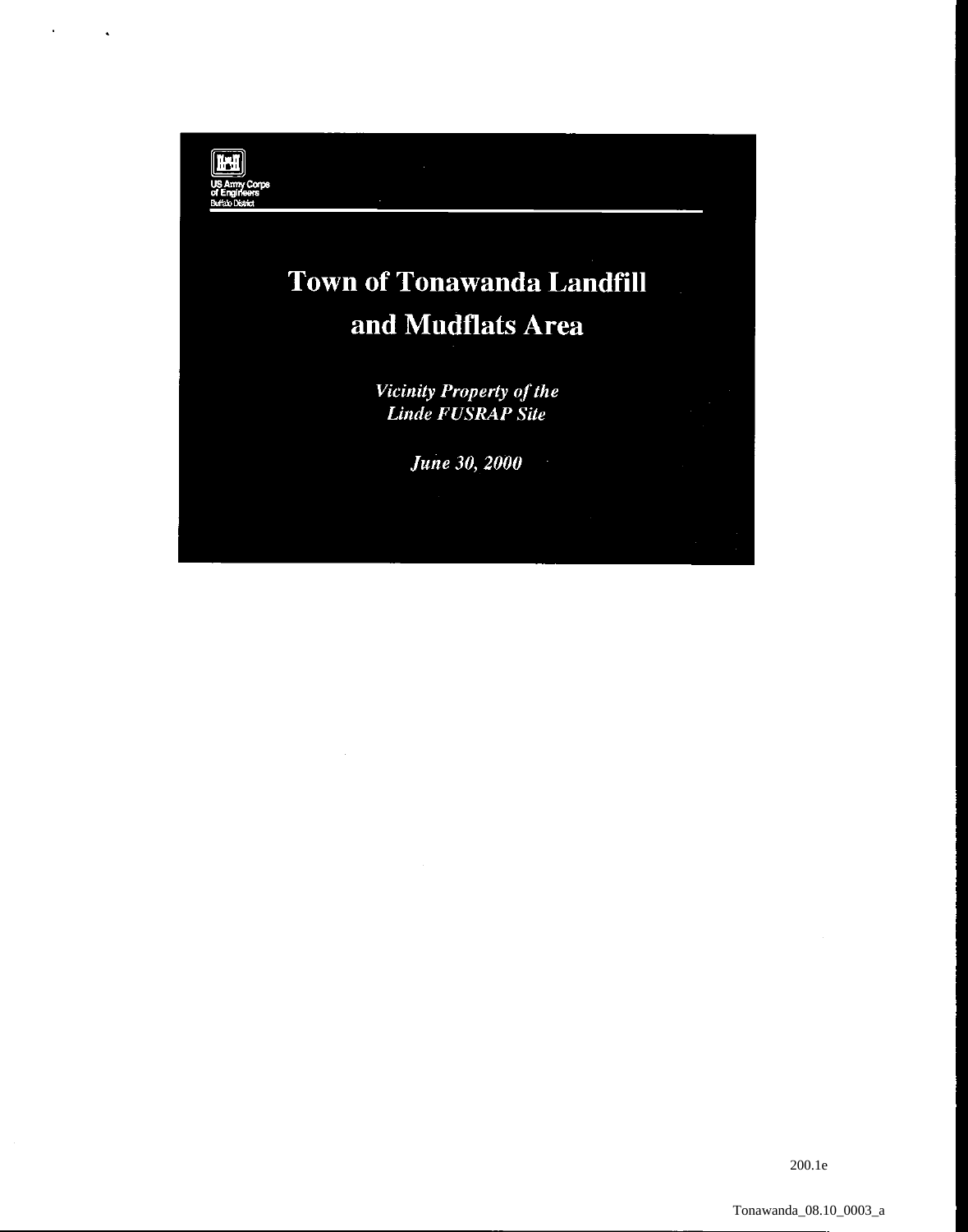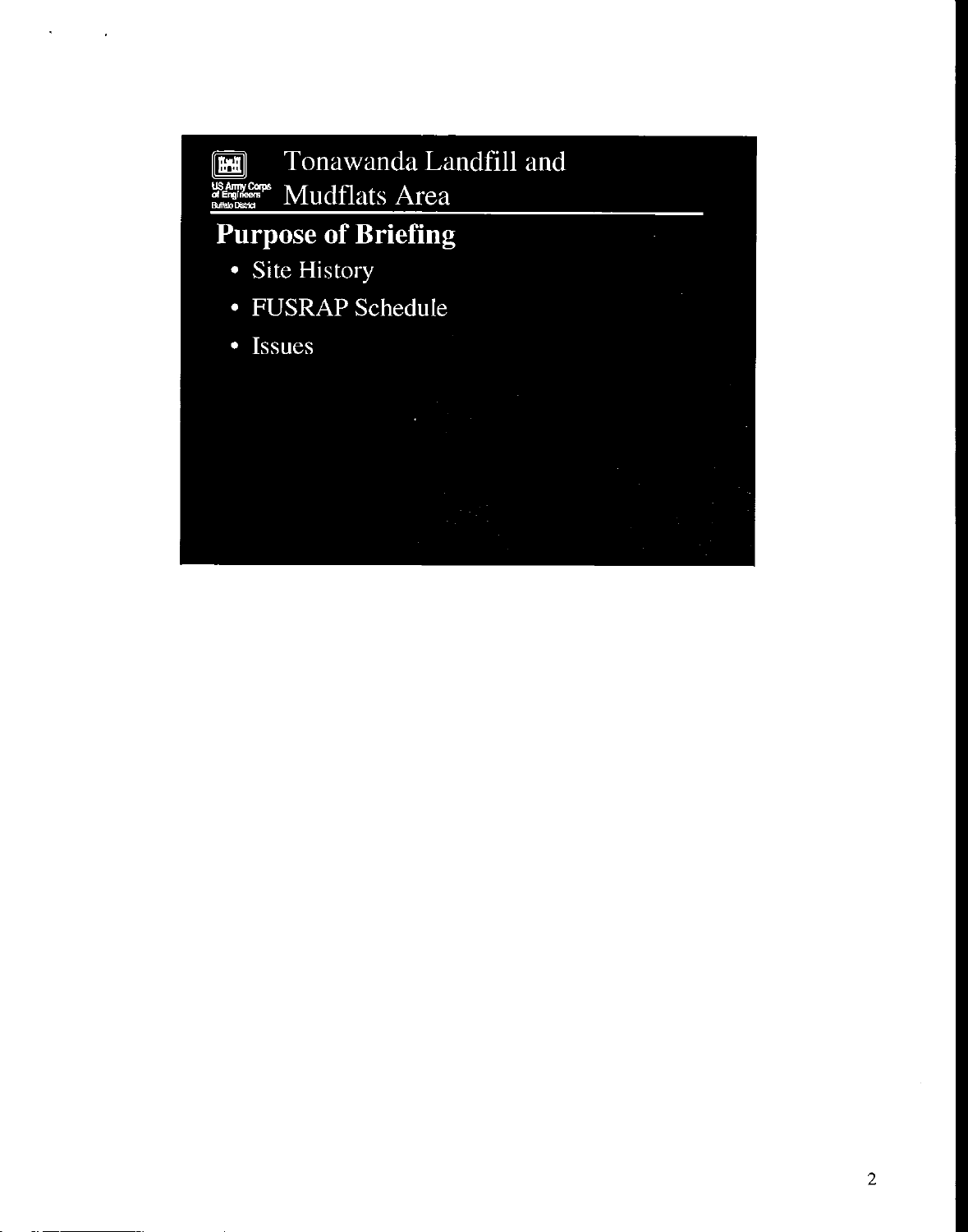

-Location of Tonawanda Landfill and Mudflats Area with respect to the Linde Site.

\*Boundaries

\*North - Residential - City of Tonawanda

- -South Interstate 290
- \*West East Park Drive
- \*East Conrail Line
- \*Divided by Niagara Mohawk Right-of-way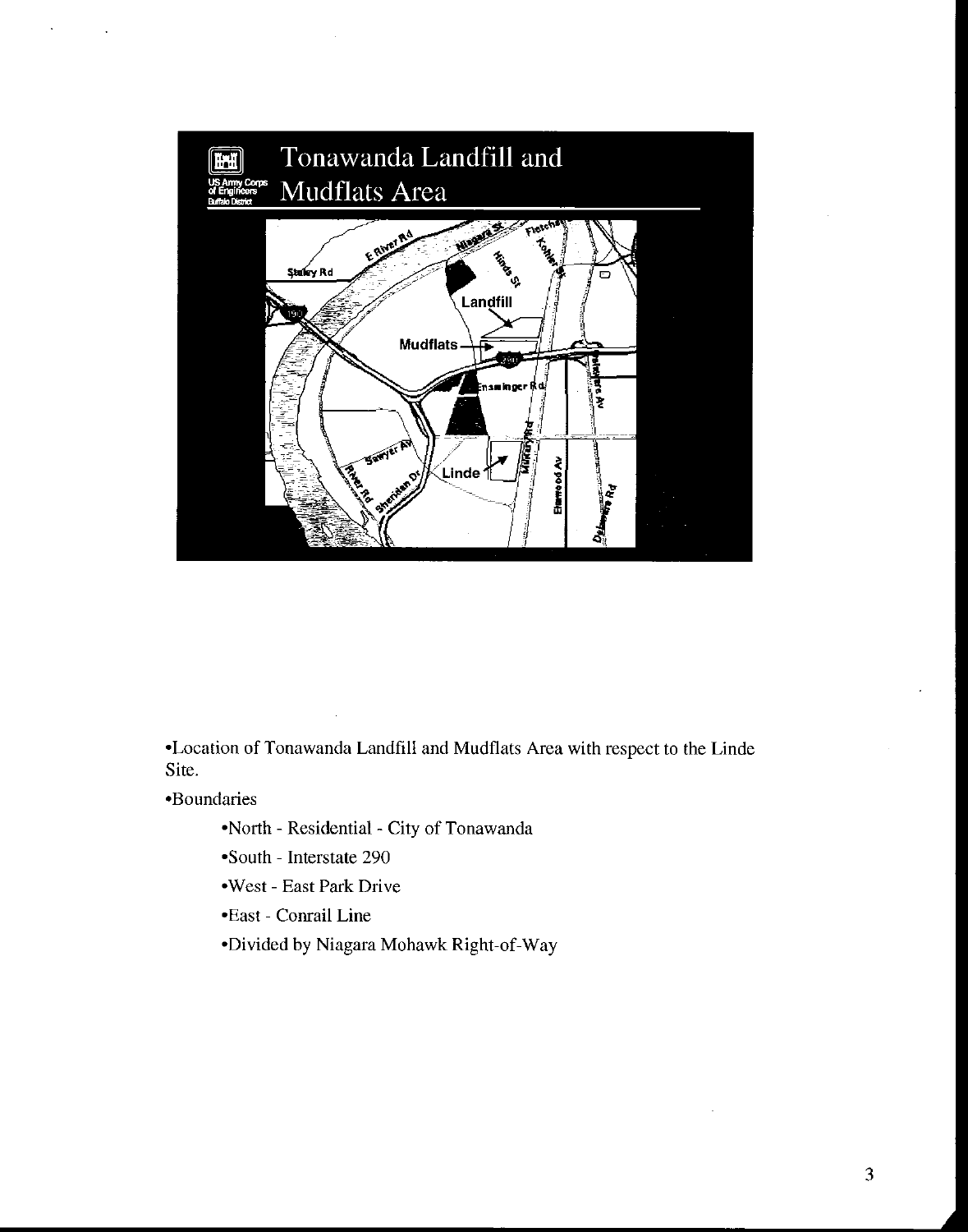

\*Aerial photo of the Tonawanda Landfill and Mudflats Area.

-Size

 $\hat{\mathcal{A}}$ 

 $\sim$   $^{-1}$ 

\*Landfill - 55 acres

\*Mudflats - 115 acres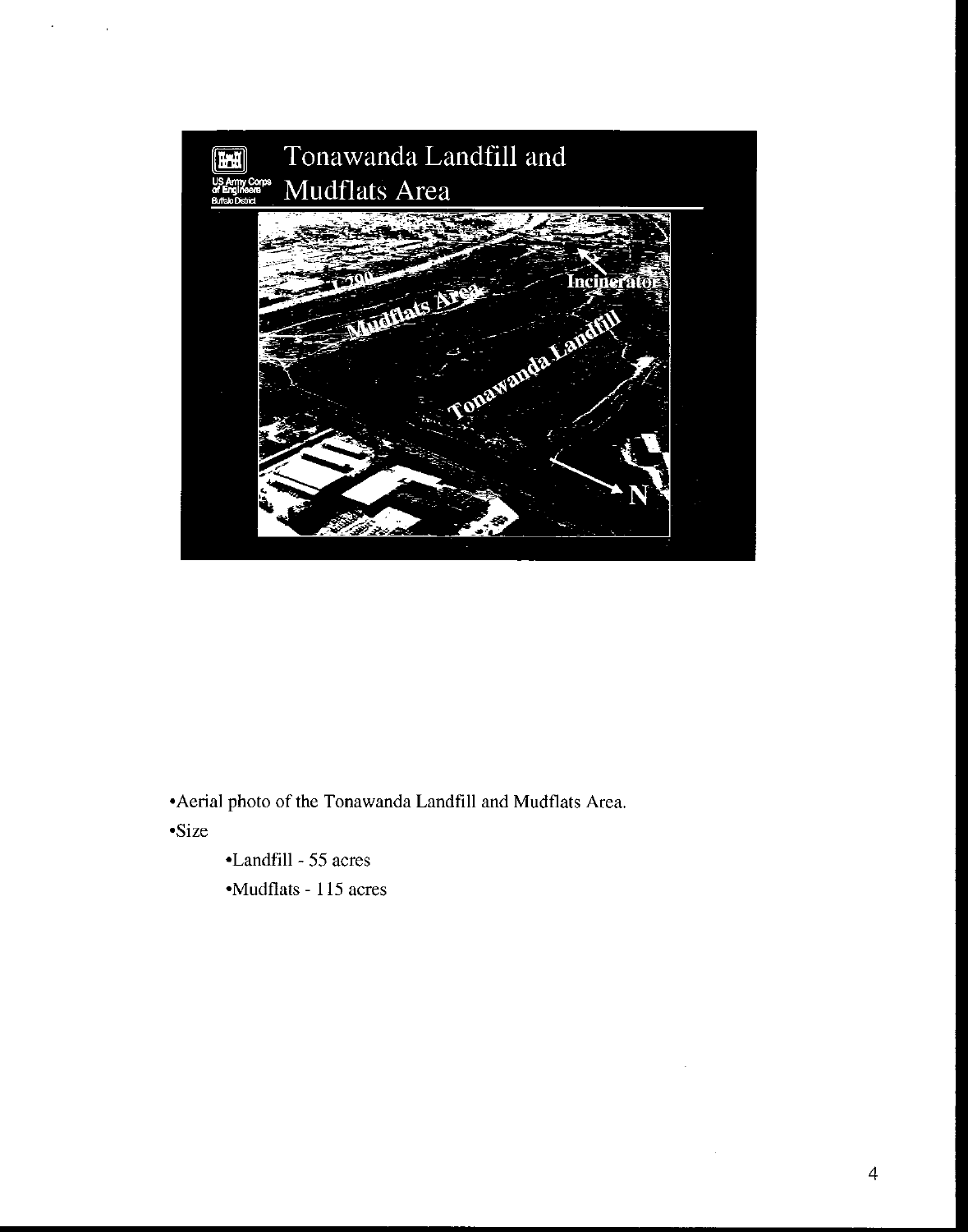#### Tonawanda Landfill and  $\mathbb{H}$ US Army Corps<br>of Engineers Mudflats Area

## **Site History**

|           | 1930s - 1989 - Landfill accepted municipal waste,<br>incinerator ash, and sludge. Mudflats Area<br>was vacant except for incinerator. (Town)            |
|-----------|---------------------------------------------------------------------------------------------------------------------------------------------------------|
| May 1984  | - Aerial survey conducted for Am-241, which<br>was detected in Landfill. Slightly elevated<br>radioactivity also detected in Mudflats Area.<br>(NYSDOH) |
| Feb. 1988 | - Radiological characterization of Landfill for<br>Am-241 completed. (Town)                                                                             |
| Apr. 1989 | - Town receives approval from NYSDOH to<br>close Landfill with $Am-241$ in place. (Town)                                                                |
|           |                                                                                                                                                         |

#### \*Landfill

 $\sim$ 

-Primary waste stream was incinerator ash from Town's incinerators.

\*When incinerators were not operating, material went straight to the landfill.

\*Mudflats Area

\*Undeveloped property owned by Town of Tonawanda.

\*Incinerator burned sewage treatment plant sludge from Town's wastewater treatment plant.

#### \*Am-241 Contamination

\*Am-241 is transuranic radionuclide similar to plutonium

\*Alpha and gamma emitter

 $\text{Area} = 81,000 \text{ sq ft}$ , Depth = 7 ft

•Surface Soil Max =  $157$  pCi/g Avg. =  $31$  pCi/g

•Subsurface Soil Max = 544 pCi/g  $Avg = 97$  pCi/g

\*Cone. limit for uncontrolled release =  $30 \text{ pCi/g}$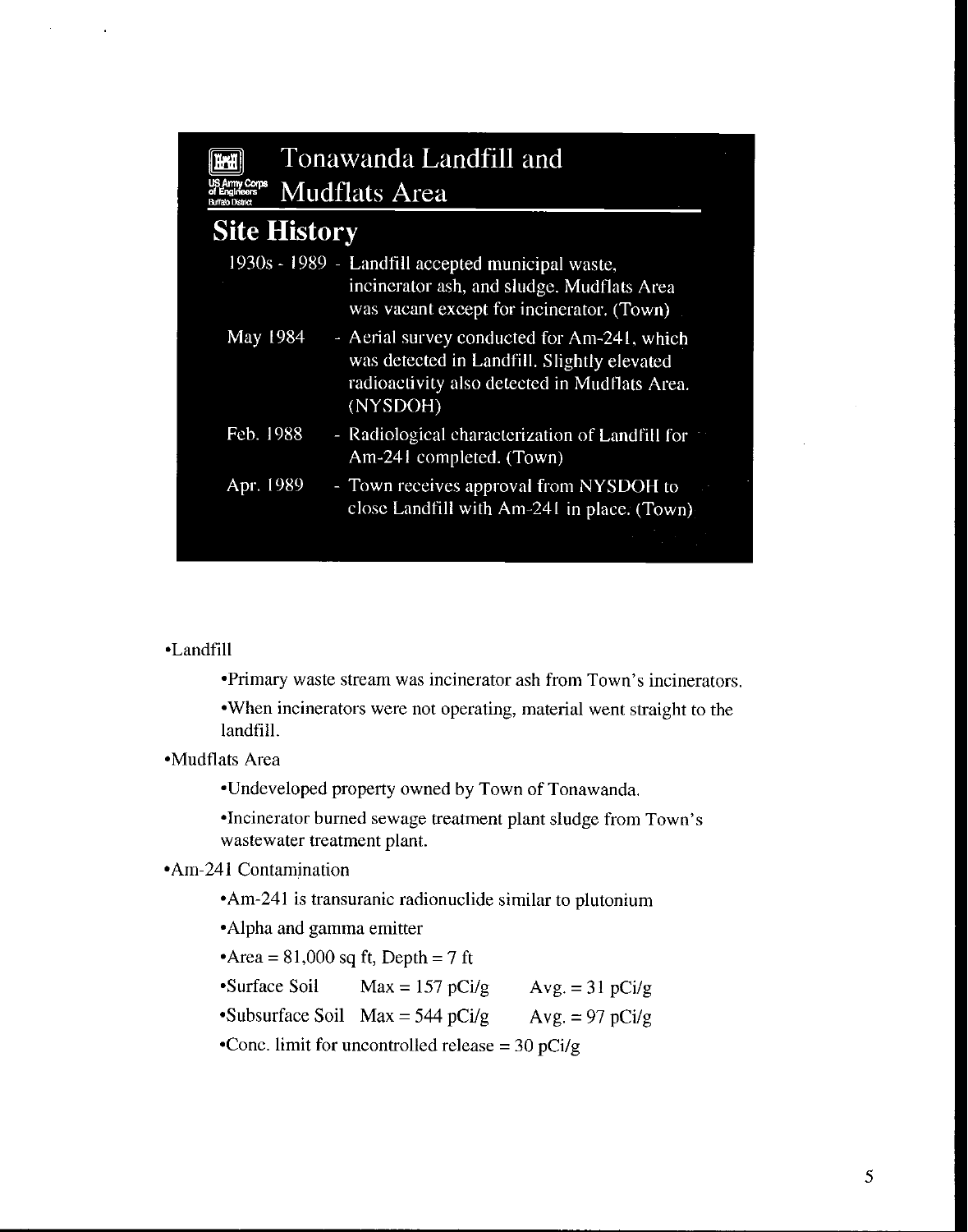| Coms                            |  | Tonawanda Landfill and<br><b>Mudflats Area</b>                                                                                                                            |  |  |  |  |
|---------------------------------|--|---------------------------------------------------------------------------------------------------------------------------------------------------------------------------|--|--|--|--|
| <b>Site History (continued)</b> |  |                                                                                                                                                                           |  |  |  |  |
| Apr. 1990                       |  | - Mobile gamma scan of areas surrounding<br>Linde FUSRAP Site. Spot with elevated<br>Ra-226 and U-238 in Mudflats Area. (DOE)                                             |  |  |  |  |
| Sep. 1991                       |  | - Radiological survey of Landfill and<br>Mudflats Area. Small areas of<br>contamination found in both. (DOE)                                                              |  |  |  |  |
| Dec. 1992                       |  | - Designated as Vicinity Property of Linde<br><b>FUSRAP Site. Restricted to areas</b><br>containing radioactive materials from<br>activities of DOE's predecessors. (DOE) |  |  |  |  |
| Nov. 1994                       |  | - Additional sampling in Landfill and<br>Mudflats Area. (DOE)                                                                                                             |  |  |  |  |

\*Contamination "similar to the residue or byproduct of the refinery operation conducted at the Linde Plant."

\*Currently unknown how contamination ended up in the Landfill and Mudflats

\*No records indicating how it got there

\*Theory 1 - Wastewater from Linde activities discharged to Two Mile Creek - Two Mile Creek dredged at some point (by Town?) - Dredged material deposited in Landfill

\*Theory 2 - Wastewater from Linde activities discharged to sewer system - Radionuclides settled out in sludge at WWTP - Sludge incinerated and placed in Landfill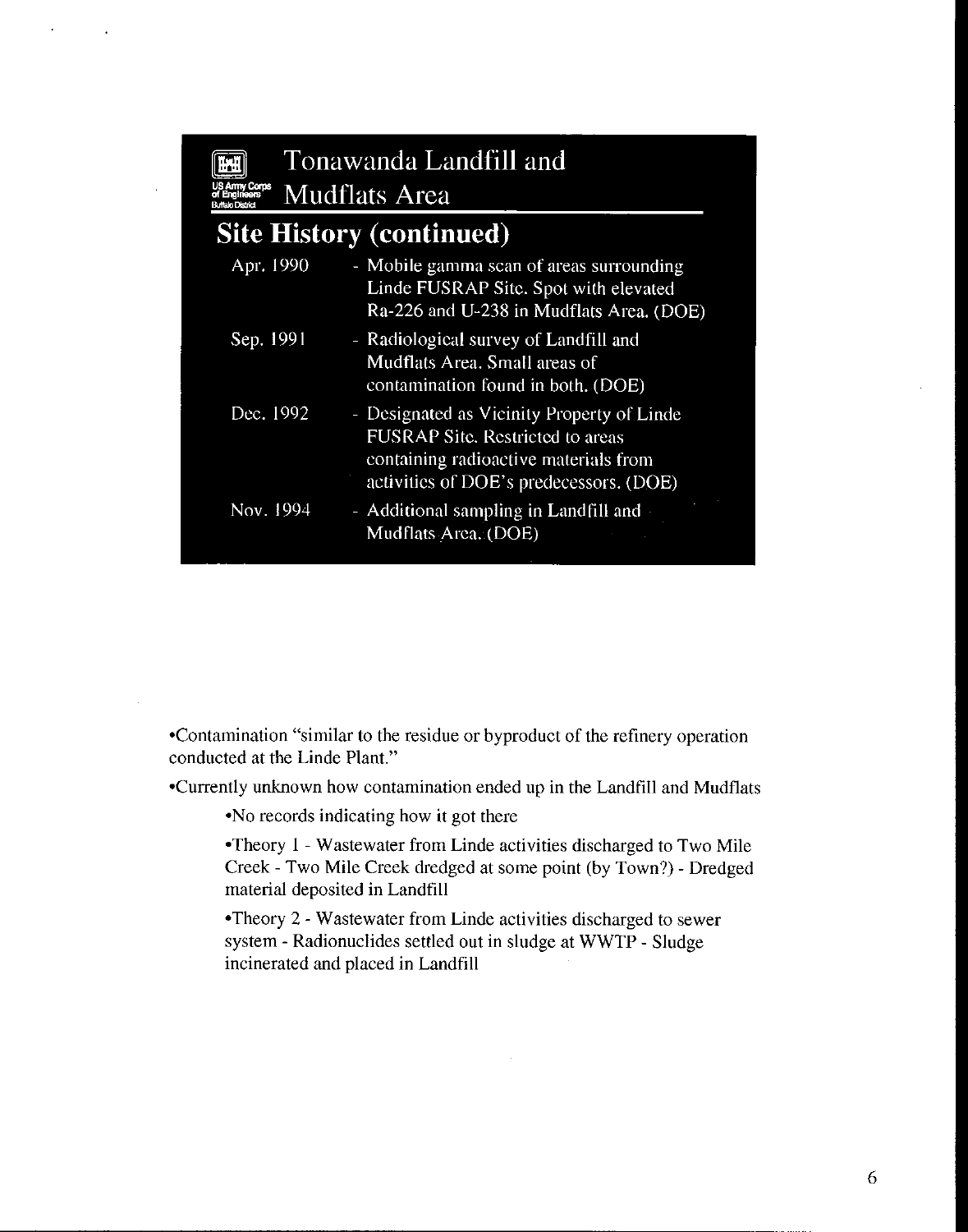

\*Figure roughly depicts DOE sampling with respect to entire Landfill and Mudflats properties.

\*Red sample points had radionuclide concentrations above guidelines.

\*Landfill:

|            | $\cdot$ Ra-226 | $Max = 2,000 pCi/g$ | $Avg. = 128 pCi/g$  |
|------------|----------------|---------------------|---------------------|
|            | $-Th-230$      | $Max = 4,300 pCi/g$ | $Avg. = 232 pCi/g$  |
|            | $-U-238$       | $Max = 1,800$ pCi/g | $Avg. = 127 pCi/g$  |
| •Mudflats: |                |                     |                     |
|            | $Ra-226$       | $Max = 120 pCi/g$   | $Avg. = 8.21$ pCi/g |
|            | $\cdot$ Th-230 | $Max = 600$ pCi/g   | $Avg. = 26.8 pCi/g$ |
|            | $-U-238$       | $Max = 78 pCi/g$    | Avg. = $9.38$ pCi/g |
|            |                |                     |                     |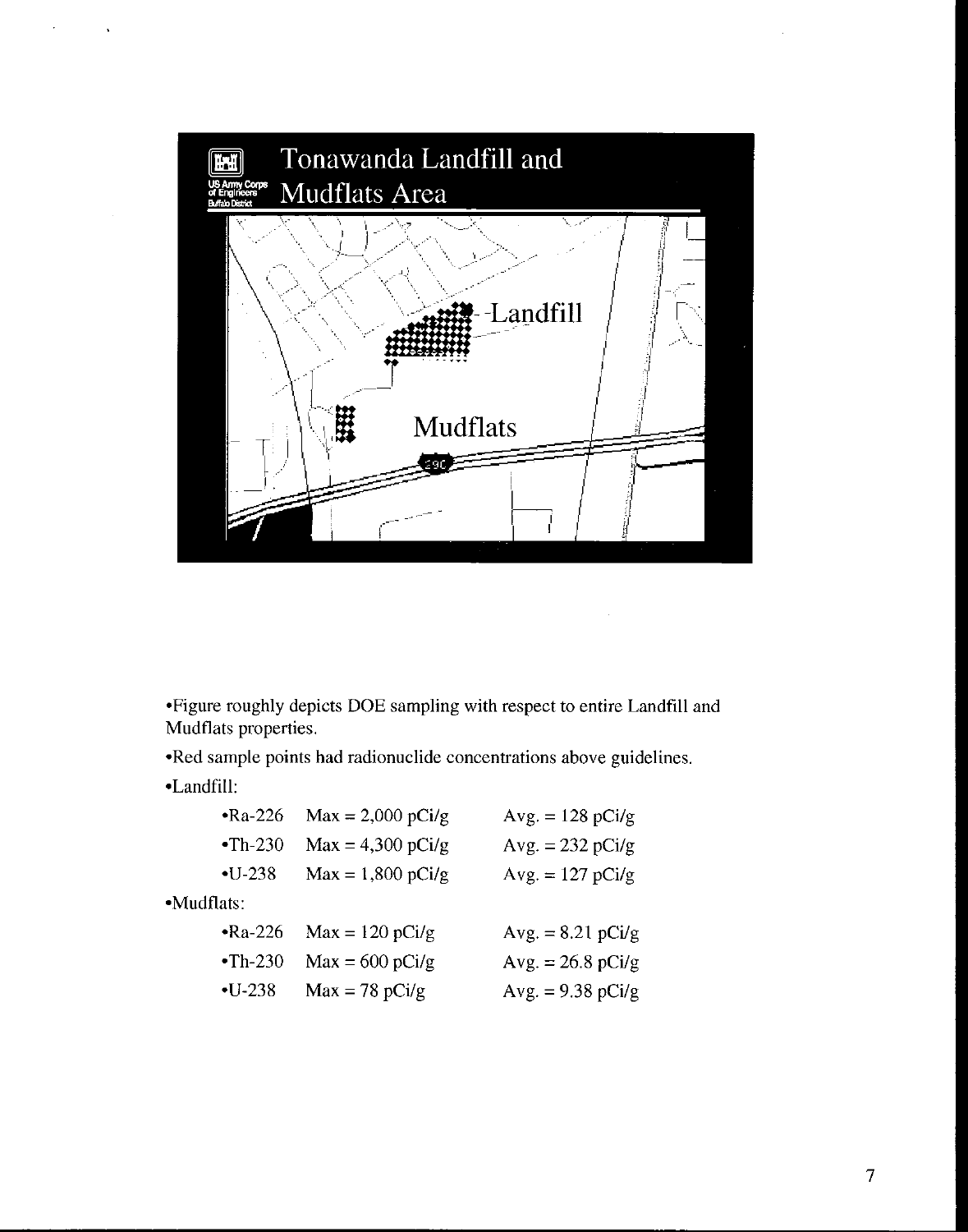$\mathcal{A}^{\text{max}}$ 

# Tonawanda Landfill and Tonawanda La

# **Site History (continued)**

|             | for Landfill and 2.9 mrem/yr for Mudflats.<br>CERCLA risk is $5.4x10^{-5}$ for Landfill and<br>$1.5x10-5$ for Mudflats. (USACE)            |
|-------------|--------------------------------------------------------------------------------------------------------------------------------------------|
| June $1999$ | - Preliminary closure proposal to cap<br>FUSRAP material in Landfill submitted to<br>NYSDEC. NYSDEC expresses concern<br>over plan. (Town) |
| Sep. 1999   | - CANIT and NYSDEC briefed on site status.<br>Town of Tonawanda requests that USACE<br>take lead in addressing FUSRAP materials.           |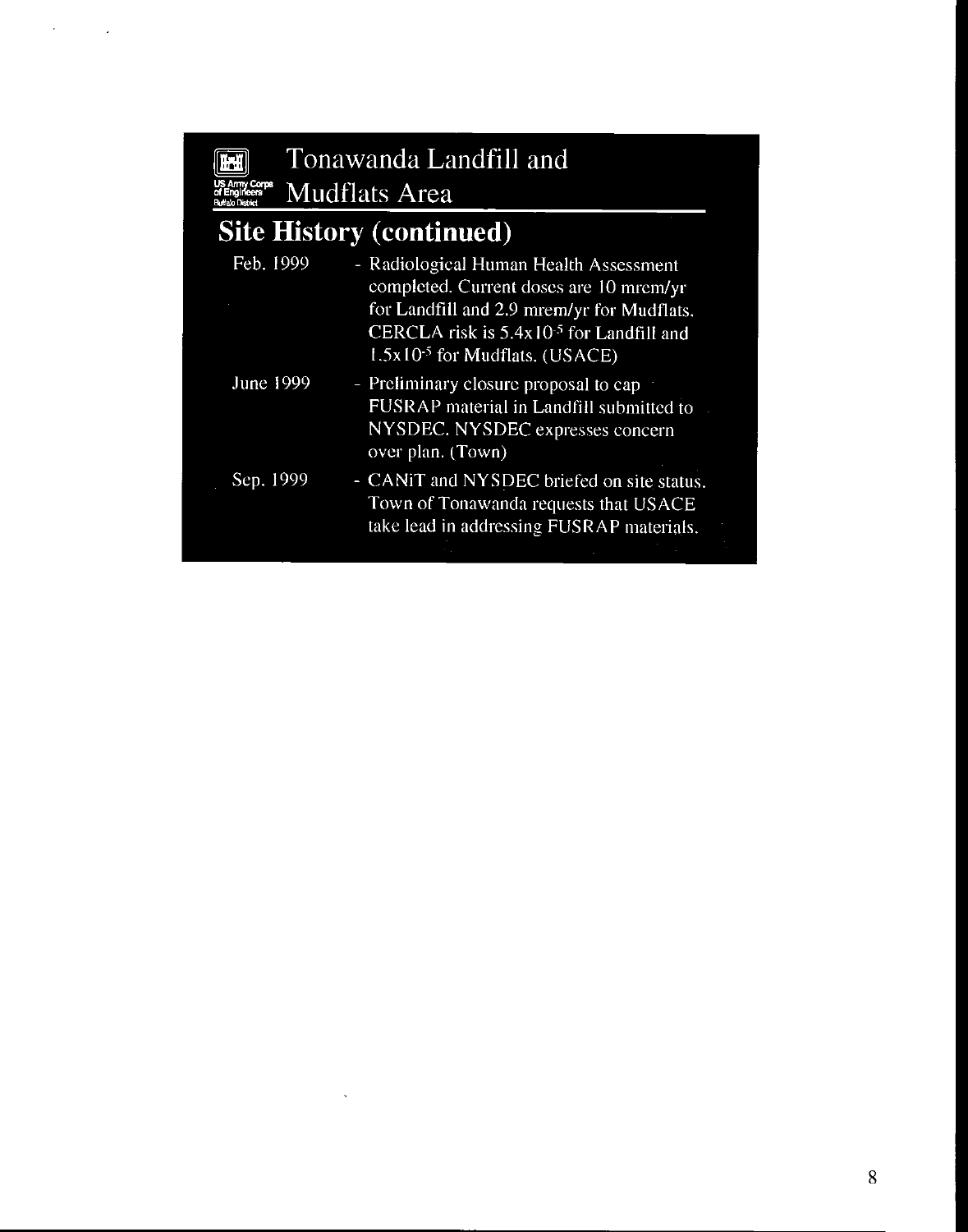

 $\mathbf{r}$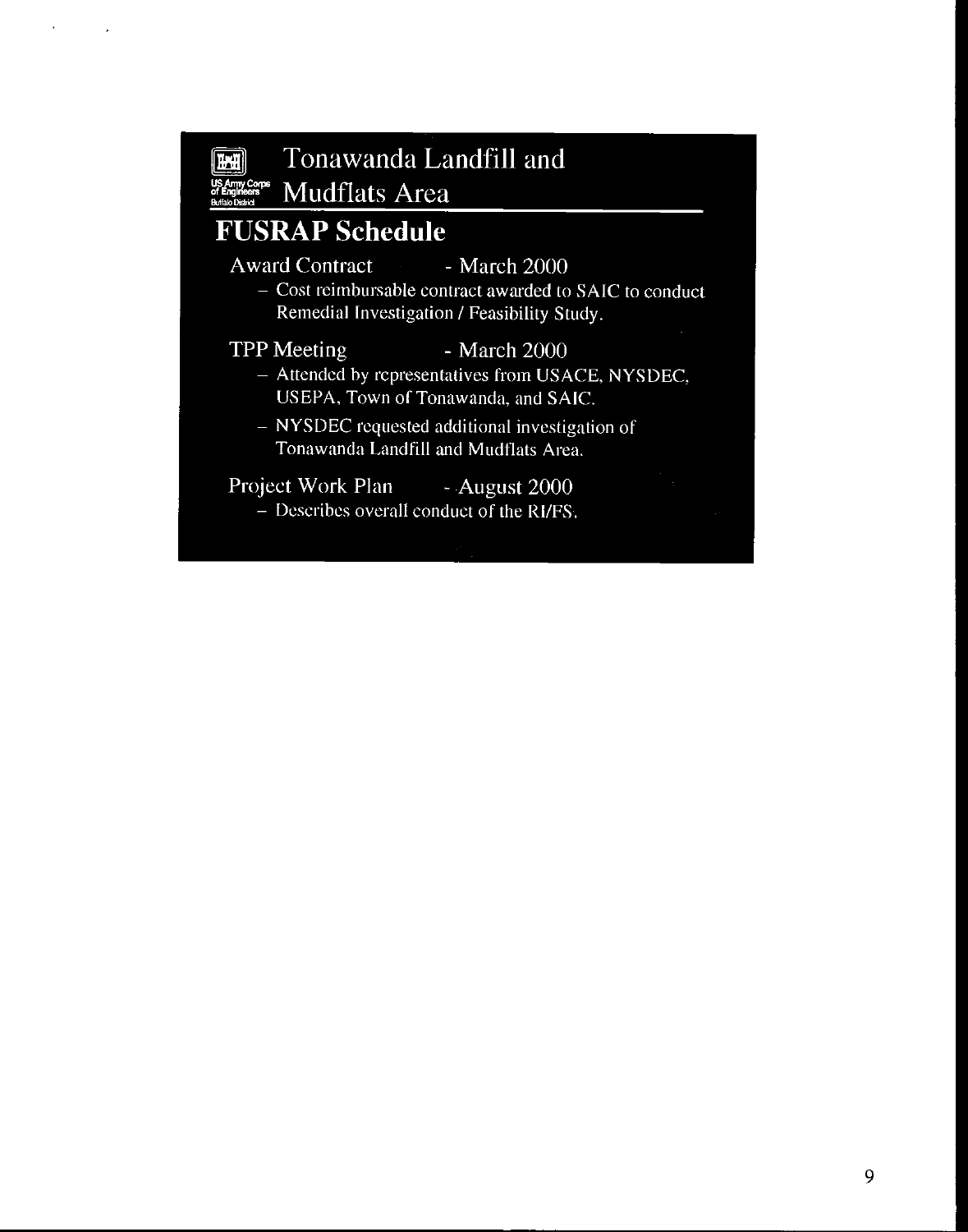#### Tonawanda Landfill and  $\mathbf{H}$

**Mudflats Area** ny Corps<br>inteers

## **FUSRAP Schedule (continued)**

### Community Assessment - September 2000

- Assesses community's information and involvement needs during RI/FS.

#### **Field Work Plans** - January 2001

- Details sampling that will be conducted at site.

**Field Work** 

### - March 2001

- Extent not defined yet, but will probably include gamma walkovers, soil borings, and possibly groundwater sampling.
- All samples will be analyzed for radionuclides. Some samples will be analyzed for disposal characteristics.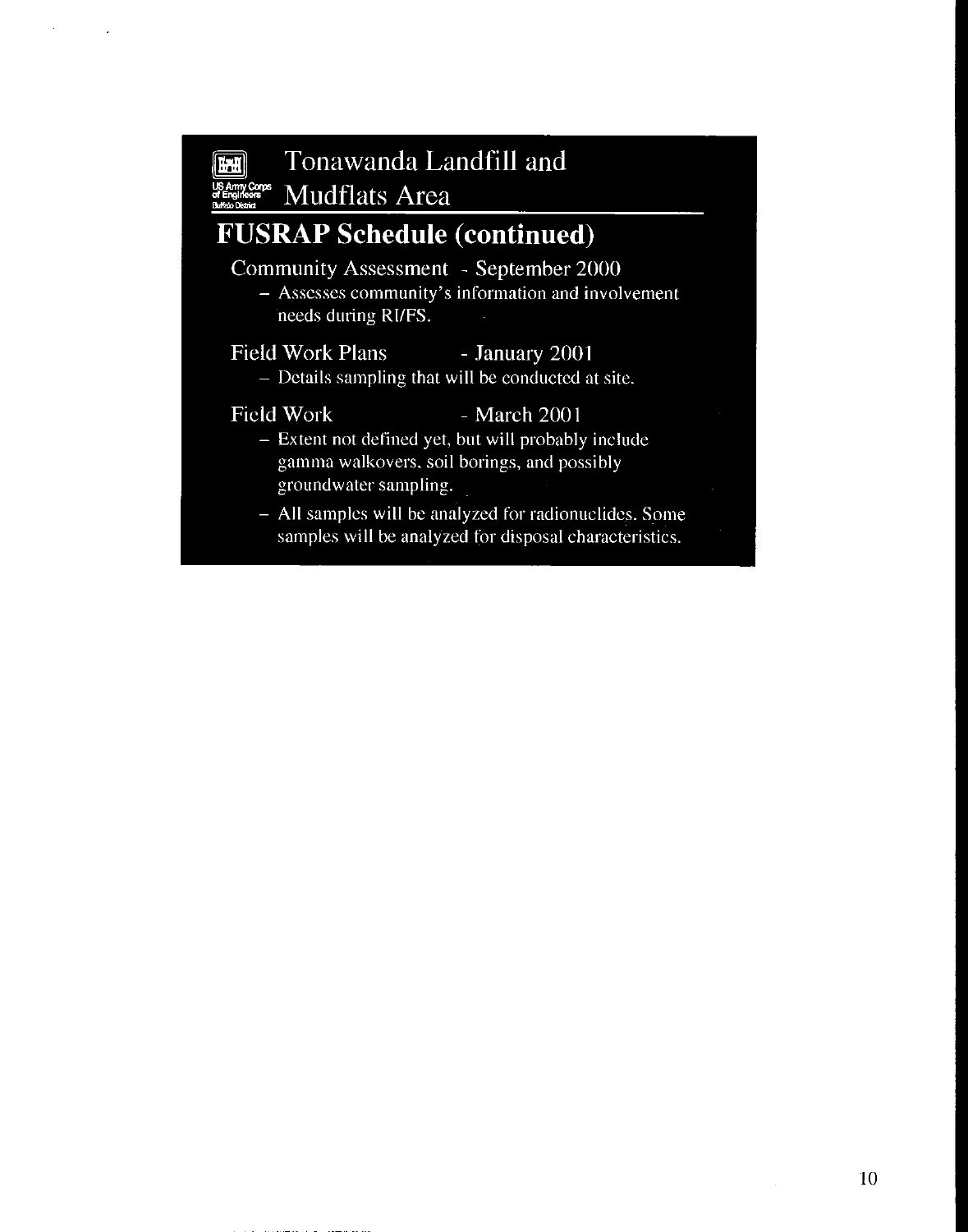#### Tonawanda Landfill and 理想 **IS Ammy Corps**<br>**MEngineers** Mudflats Area

## **FUSRAP Schedule (continued)**

#### **RI/FS Report**

#### $-$  August 2001

- Evaluates sampling data and develops remedial action alternatives.

#### Proposed Plan<sup>\*</sup> - January 2002

- Proposes preferred remedial action alternative for public review.

### Record of Decision \* - July 2002

- Final decision document identifying selected remedial alternative.
- \* Probably separate actions for Landfill and Mudflats if they are split into two operable units.